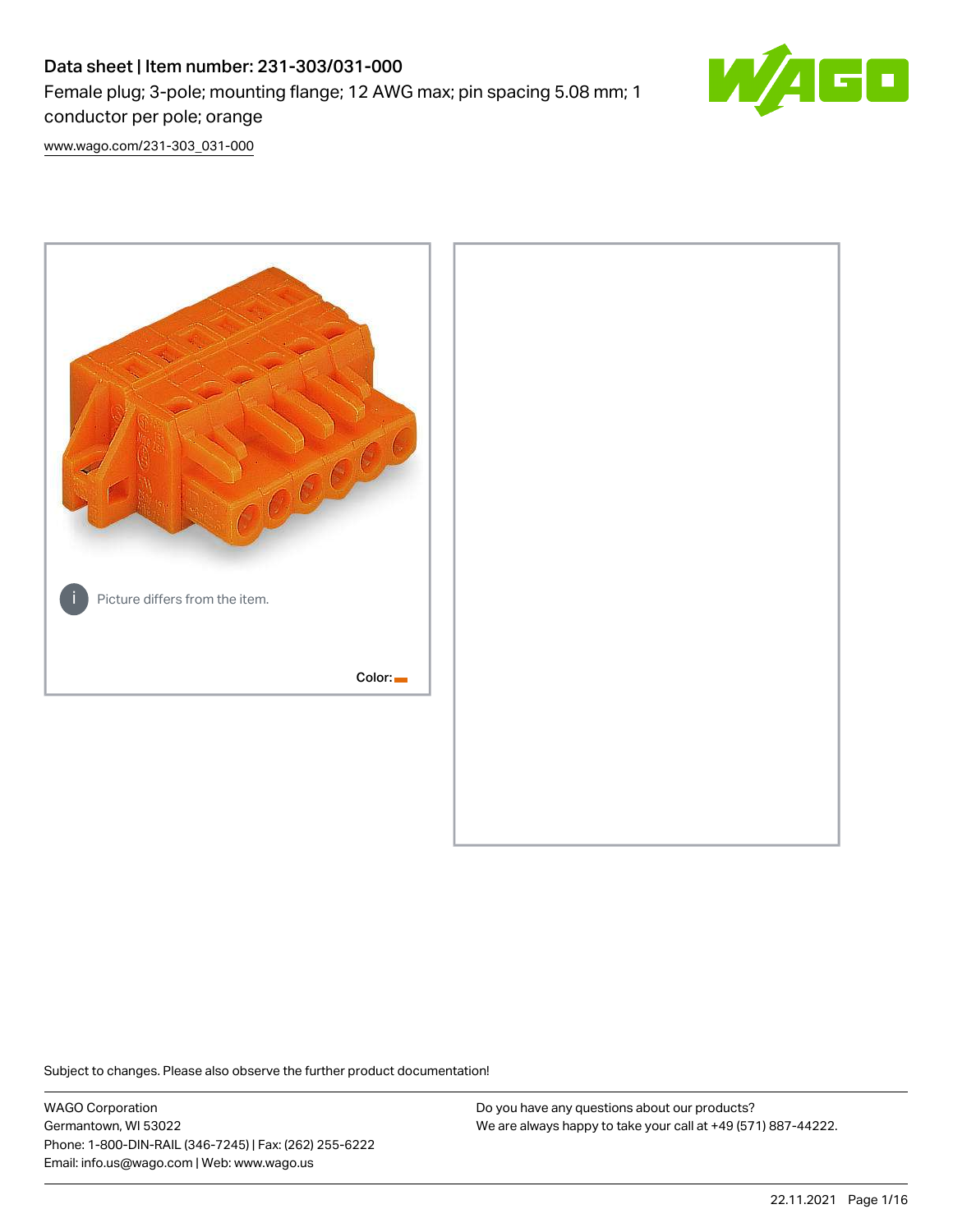

#### Dimensions in mm

 $L_1$  = (pole no. x pin spacing) + 3 mm

 $L_2$  = (pole no. x pin spacing) + 8.8 mm

 $L_3$  = (pole no. x pin spacing) + 14.8 mm

2- to 3-pole female connectors – one latch only

#### Item description

- Universal connection for all conductor types  $\blacksquare$
- Easy cable pre-assembly and on-unit wiring via vertical and horizontal CAGE CLAMP<sup>®</sup> actuation П

.<br>Subject to changes. Please also observe the further product documentation!

WAGO Corporation Germantown, WI 53022 Phone: 1-800-DIN-RAIL (346-7245) | Fax: (262) 255-6222 Email: info.us@wago.com | Web: www.wago.us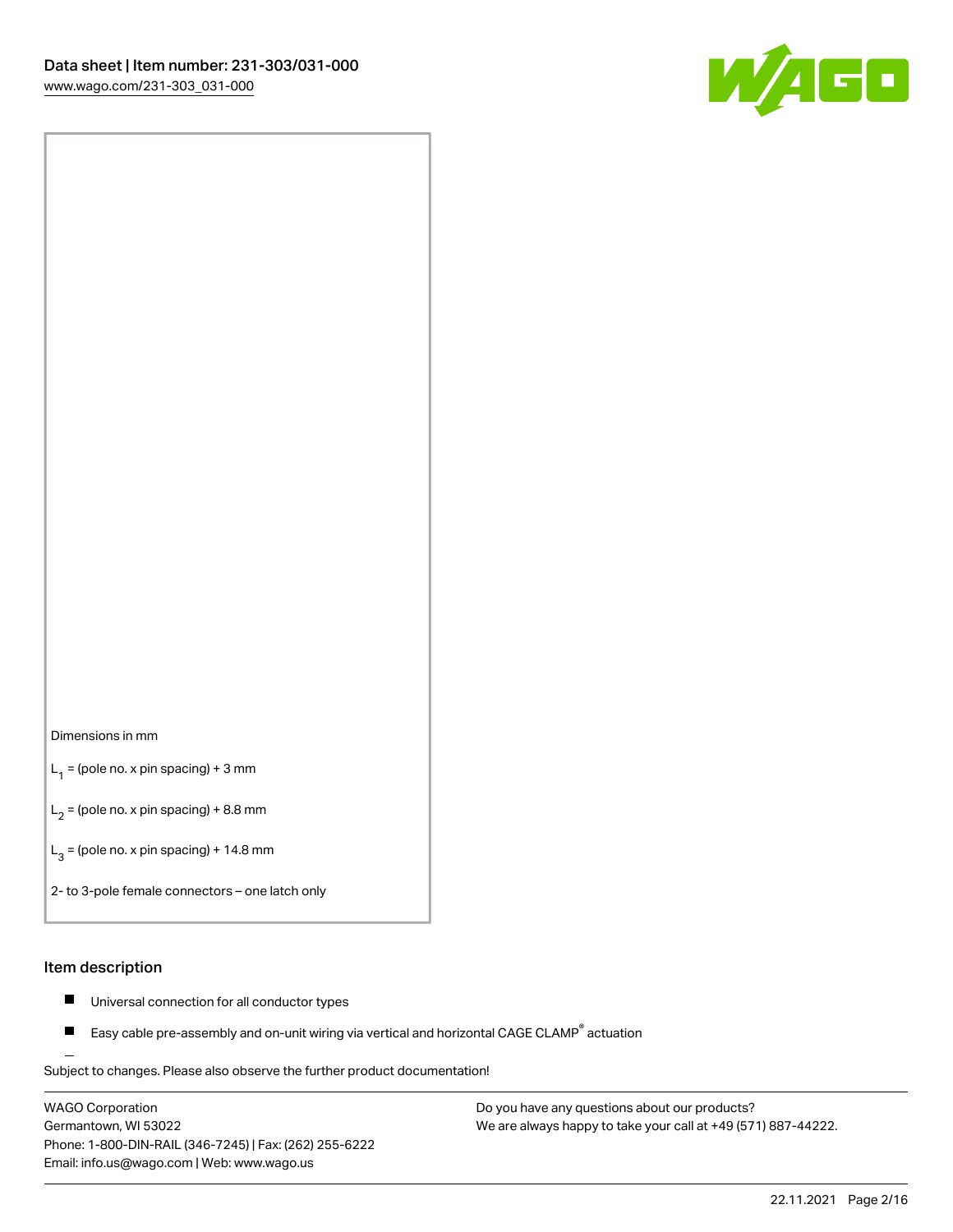W/AGO

- Integrated test ports
- $\blacksquare$ With coding fingers

## Data

## Notes

| Safety information 1 | The MCS-MULTI CONNECTION SYSTEM includes connectors<br>without breaking capacity in accordance with DIN EN 61984. When<br>used as intended, these connectors must not be connected<br>/disconnected when live or under load. The circuit design should<br>ensure header pins, which can be touched, are not live when<br>unmated. |
|----------------------|-----------------------------------------------------------------------------------------------------------------------------------------------------------------------------------------------------------------------------------------------------------------------------------------------------------------------------------|
| Variants:            | Gold-plated or partially gold-plated contact surfaces<br>Other versions (or variants) can be requested from WAGO Sales or<br>configured at https://configurator.wago.com/                                                                                                                                                         |

## Electrical data

#### IEC Approvals

| Ratings per                 | IEC/EN 60664-1                                                        |
|-----------------------------|-----------------------------------------------------------------------|
| Rated voltage (III / 3)     | 320 V                                                                 |
| Rated surge voltage (III/3) | 4 <sub>kV</sub>                                                       |
| Rated voltage (III/2)       | 320 V                                                                 |
| Rated surge voltage (III/2) | 4 <sub>kV</sub>                                                       |
| Nominal voltage (II/2)      | 630 V                                                                 |
| Rated surge voltage (II/2)  | 4 <sub>kV</sub>                                                       |
| Rated current               | 16 A                                                                  |
| Legend (ratings)            | $(III / 2)$ $\triangle$ Overvoltage category III / Pollution degree 2 |

#### UL Approvals

| Approvals per                  | <b>UL 1059</b> |
|--------------------------------|----------------|
| Rated voltage UL (Use Group B) | 300 V          |
| Rated current UL (Use Group B) | 15 A           |
| Rated voltage UL (Use Group D) | 300 V          |
| Rated current UL (Use Group D) | 10 A           |

## Ratings per UL

| Rated voltage UL 1977 | 600 V  |
|-----------------------|--------|
| Rated current UL 1977 | $\sim$ |

Subject to changes. Please also observe the further product documentation!

| WAGO Corporation                                       | Do you have any questions about our products?                 |
|--------------------------------------------------------|---------------------------------------------------------------|
| Germantown. WI 53022                                   | We are always happy to take your call at +49 (571) 887-44222. |
| Phone: 1-800-DIN-RAIL (346-7245)   Fax: (262) 255-6222 |                                                               |
| Email: info.us@wago.com   Web: www.wago.us             |                                                               |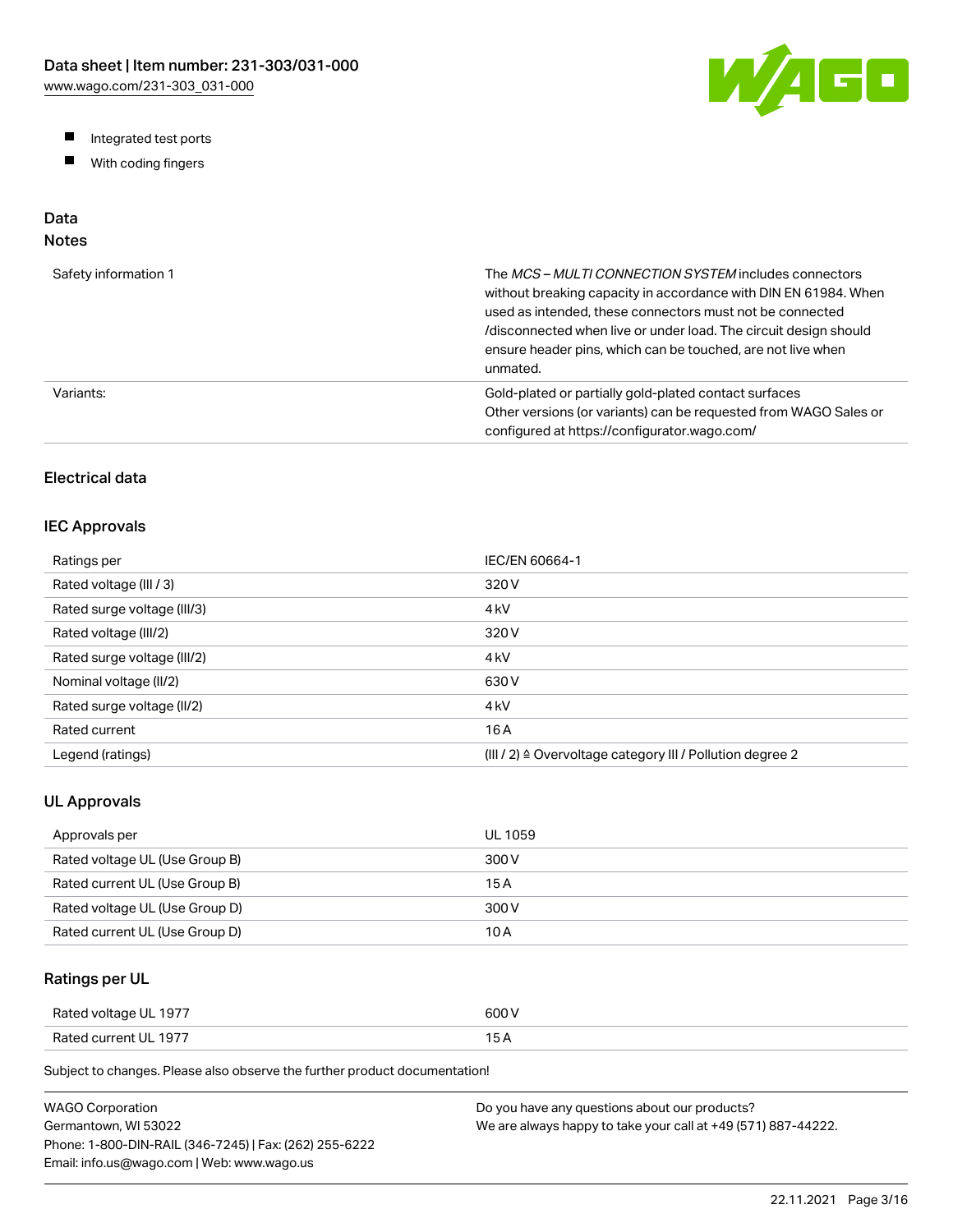

#### CSA Approvals

| Approvals per                   | CSA   |
|---------------------------------|-------|
| Rated voltage CSA (Use Group B) | 300 V |
| Rated current CSA (Use Group B) | 15 A  |
| Rated voltage CSA (Use Group D) | 300 V |
| Rated current CSA (Use Group D) | 10 A  |

### Connection data

| Total number of connection points |  |
|-----------------------------------|--|
| Total number of potentials        |  |
| Number of connection types        |  |
| Number of levels                  |  |

#### Connection 1

| Connection technology                             | CAGE CLAMP®                            |
|---------------------------------------------------|----------------------------------------|
| Actuation type                                    | Operating tool                         |
| Solid conductor                                   | $0.082.5$ mm <sup>2</sup> / 28  12 AWG |
| Fine-stranded conductor                           | $0.082.5$ mm <sup>2</sup> / 28  12 AWG |
| Fine-stranded conductor; with insulated ferrule   | $0.251.5$ mm <sup>2</sup>              |
| Fine-stranded conductor; with uninsulated ferrule | $0.252.5$ mm <sup>2</sup>              |
| Strip length                                      | $89$ mm / 0.31  0.35 inch              |
| Number of poles                                   | 3                                      |
| Conductor entry direction to mating direction     | 0°                                     |

#### Physical data

| Pin spacing | 5.08 mm / 0.2 inch    |
|-------------|-----------------------|
| Width       | 30.04 mm / 1.183 inch |
| Height      | 14.3 mm / 0.563 inch  |
| Depth       | 26.45 mm / 1.041 inch |

#### Mechanical data

| Mounting type | Mounting flange                         |
|---------------|-----------------------------------------|
| Mounting type | Feed-through mounting<br>Panel mounting |

Subject to changes. Please also observe the further product documentation!

| <b>WAGO Corporation</b>                                | Do you have any questions about our products?                 |
|--------------------------------------------------------|---------------------------------------------------------------|
| Germantown, WI 53022                                   | We are always happy to take your call at +49 (571) 887-44222. |
| Phone: 1-800-DIN-RAIL (346-7245)   Fax: (262) 255-6222 |                                                               |
| Email: info.us@wago.com   Web: www.wago.us             |                                                               |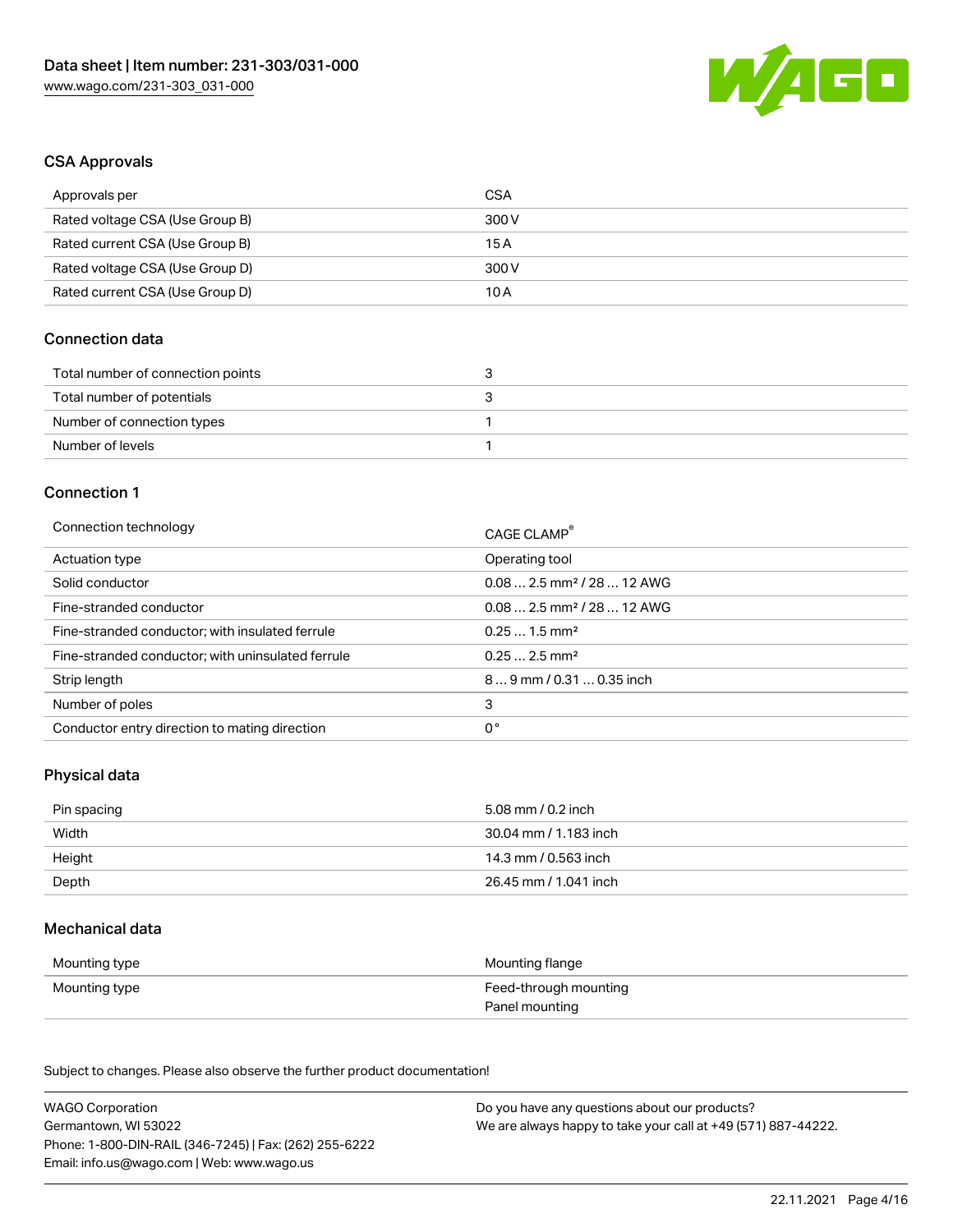

## Plug-in connection

| Contact type (pluggable connector) | Female connector/socket |
|------------------------------------|-------------------------|
| Connector (connection type)        | for conductor           |
| Mismating protection               | No.                     |
| Locking of plug-in connection      | Without                 |
|                                    |                         |

#### Material data

| Color                       | orange                            |
|-----------------------------|-----------------------------------|
| Material group              |                                   |
| Insulation material         | Polyamide (PA66)                  |
| Flammability class per UL94 | V0                                |
| Clamping spring material    | Chrome nickel spring steel (CrNi) |
| Contact material            | Copper alloy                      |
| Contact plating             | tin-plated                        |
| Fire load                   | $0.105$ MJ                        |
| Weight                      | 6.5 <sub>g</sub>                  |

#### Environmental requirements

| Limit temperature range<br>. | . +85 °Ր<br>-60 |  |
|------------------------------|-----------------|--|
|------------------------------|-----------------|--|

## Commercial data

| Product Group         | 3 (Multi Conn. System) |
|-----------------------|------------------------|
| PU (SPU)              | 50 Stück               |
| Packaging type        | box                    |
| Country of origin     | <b>DE</b>              |
| <b>GTIN</b>           | 4044918345439          |
| Customs tariff number | 8536694040             |

## Approvals / Certificates

#### Country specific Approvals

| Logo | Approval                               | <b>Additional Approval Text</b> | Certificate<br>name |
|------|----------------------------------------|---------------------------------|---------------------|
|      | CВ<br>DEKRA Certification B.V.         | IEC 61984                       | NL-39756            |
| T    | <b>CSA</b><br>DEKRA Certification B.V. | C <sub>22.2</sub>               | 1466354             |

Subject to changes. Please also observe the further product documentation!

WAGO Corporation Germantown, WI 53022 Phone: 1-800-DIN-RAIL (346-7245) | Fax: (262) 255-6222 Email: info.us@wago.com | Web: www.wago.us Do you have any questions about our products? We are always happy to take your call at +49 (571) 887-44222.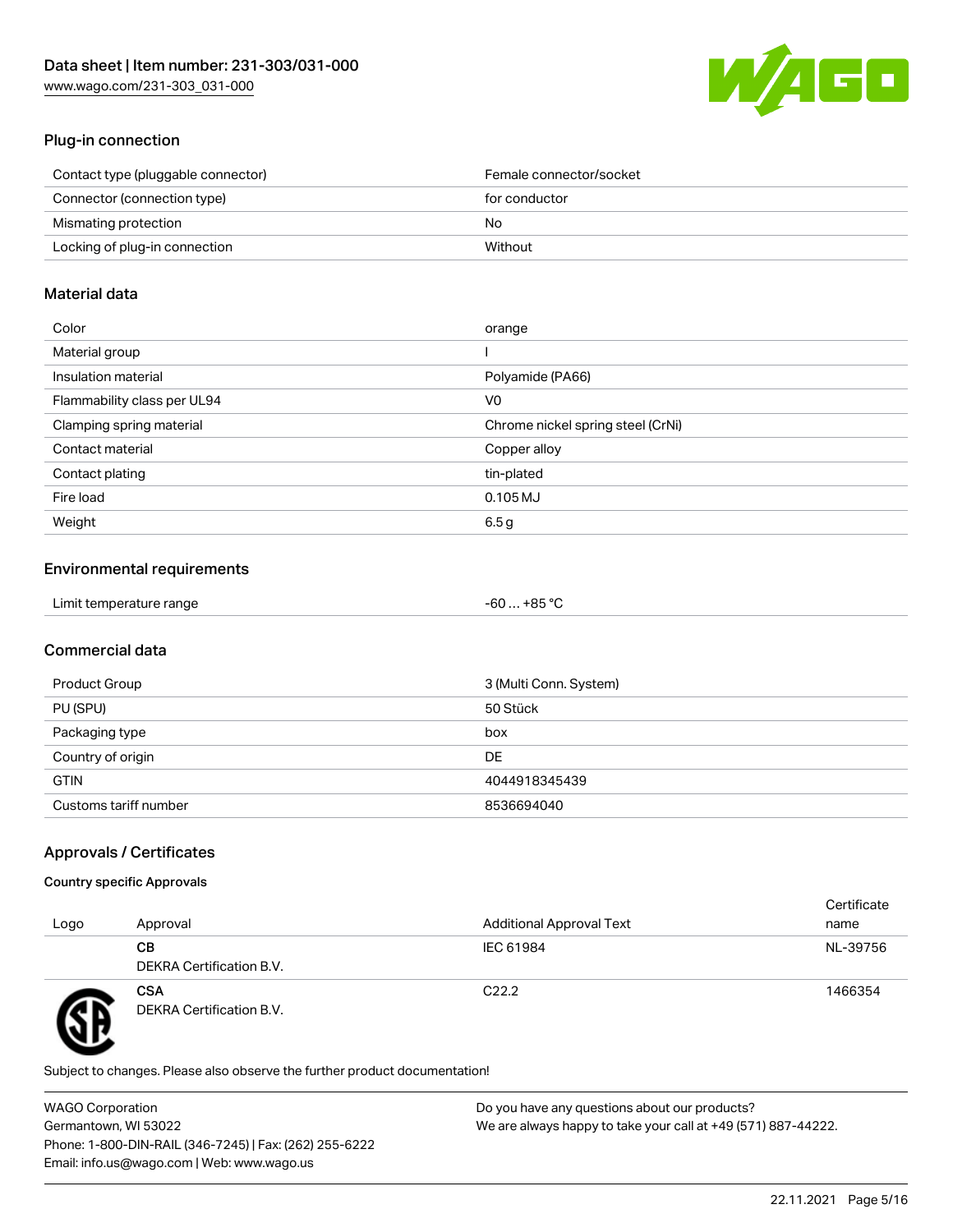

|      | <b>KEMA/KEUR</b>         | EN 61984 | 2190761.01 |
|------|--------------------------|----------|------------|
| KEMA | DEKRA Certification B.V. |          |            |

#### Ship Approvals

| Logo         | Approval                           | <b>Additional Approval Text</b> | Certificate<br>name               |
|--------------|------------------------------------|---------------------------------|-----------------------------------|
| <b>ROVED</b> | ABS<br>American Bureau of Shipping | $\overline{\phantom{0}}$        | $19-$<br>HG1869876-<br><b>PDA</b> |

#### UL-Approvals

|                            |                                         |                                 | Certificate |
|----------------------------|-----------------------------------------|---------------------------------|-------------|
| Logo                       | Approval                                | <b>Additional Approval Text</b> | name        |
| $\boldsymbol{\mathcal{A}}$ | cURus<br>Underwriters Laboratories Inc. | <b>UL 1059</b>                  | E45172      |
| D                          | UL<br>UL International Germany GmbH     | <b>UL 1977</b>                  | E45171      |

#### Counterpart

.

| فعمد         | Item no.231-633<br>Male connector; 3-pole; Pin spacing 5.08 mm; orange                                              | www.wago.com/231-633         |
|--------------|---------------------------------------------------------------------------------------------------------------------|------------------------------|
| $\mathbf{r}$ | Item no.231-333/001-000<br>Male header; 3-pole; THT; 1.0 x 1.0 mm solder pin; straight; pin spacing 5.08 mm; orange | www.wago.com/231-333/001-000 |
| S            | Item no.231-533/001-000<br>Male header; 3-pole; THT; 1.0 x 1.0 mm solder pin; angled; pin spacing 5.08 mm; orange   | www.wago.com/231-533/001-000 |
|              |                                                                                                                     |                              |

## Optional accessories

Insulations stops

Insulation stop

Subject to changes. Please also observe the further product documentation!

| <b>WAGO Corporation</b>                                | Do you have any questions about our products?                 |
|--------------------------------------------------------|---------------------------------------------------------------|
| Germantown, WI 53022                                   | We are always happy to take your call at +49 (571) 887-44222. |
| Phone: 1-800-DIN-RAIL (346-7245)   Fax: (262) 255-6222 |                                                               |
| Email: info.us@wago.com   Web: www.wago.us             |                                                               |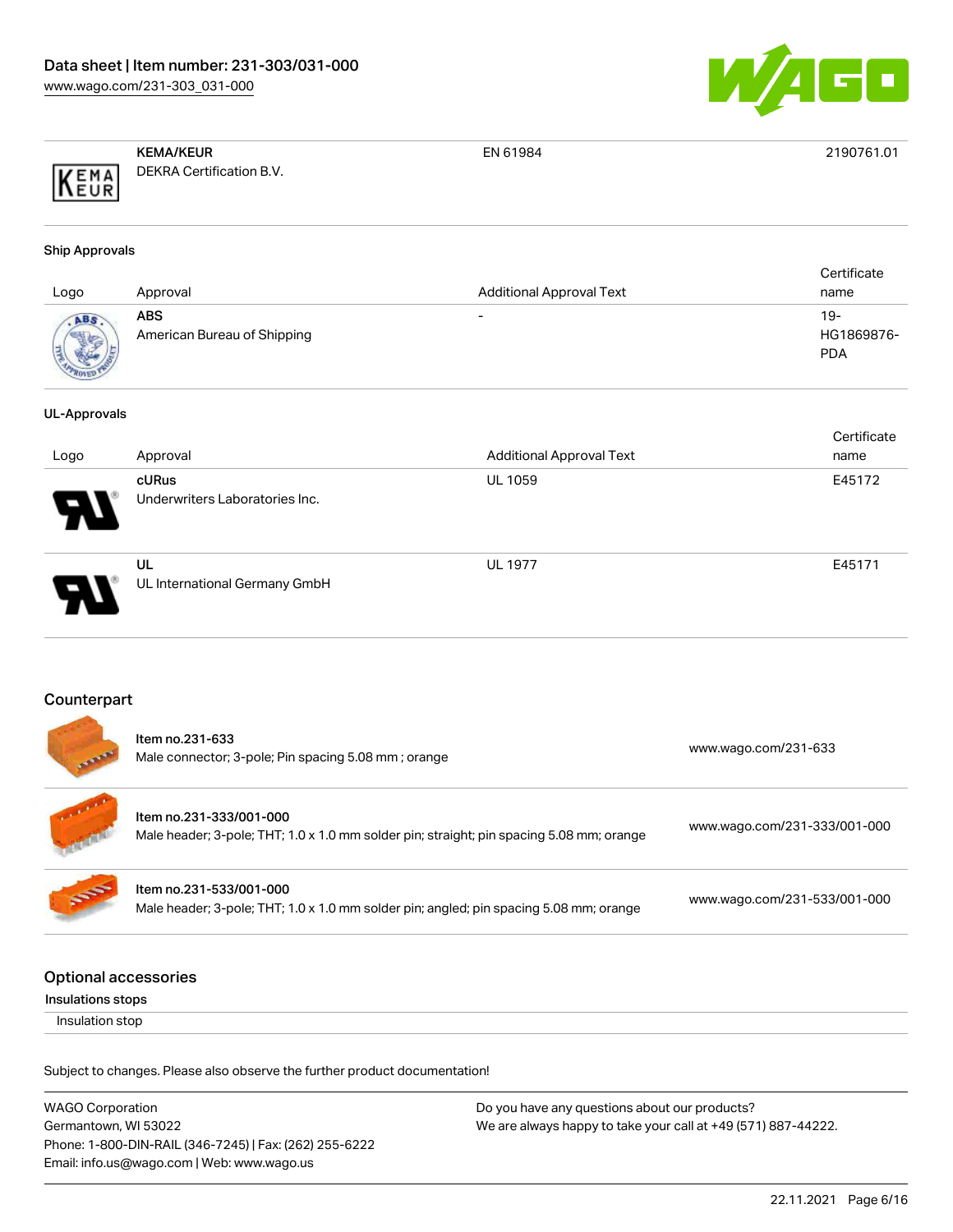$\overline{\phantom{a}}$ 



| cui                 | Item no.: 231-672<br>Insulation stop; 0.75 - 1 mm <sup>2</sup> ; dark gray                                                                                                         | www.wago.com/231-672 |
|---------------------|------------------------------------------------------------------------------------------------------------------------------------------------------------------------------------|----------------------|
|                     | Item no.: 231-670<br>Insulation stop; 0.08-0.2 mm <sup>2</sup> / 0.2 mm <sup>2</sup> "s"; white                                                                                    | www.wago.com/231-670 |
|                     | Item no.: 231-671<br>Insulation stop; 0.25 - 0.5 mm <sup>2</sup> ; light gray                                                                                                      | www.wago.com/231-671 |
| Testing accessories |                                                                                                                                                                                    |                      |
| Testing accessories |                                                                                                                                                                                    |                      |
|                     | Item no.: 210-136<br>Test plug; 2 mm Ø; with 500 mm cable                                                                                                                          | www.wago.com/210-136 |
|                     | Item no.: 231-661<br>Test plugs for female connectors; for 5 mm and 5.08 mm pin spacing; 2,50 mm <sup>2</sup> ; light gray                                                         | www.wago.com/231-661 |
| <b>Ferrules</b>     |                                                                                                                                                                                    |                      |
| Ferrule             |                                                                                                                                                                                    |                      |
|                     | Item no.: 216-101<br>Ferrule; Sleeve for 0.5 mm <sup>2</sup> / AWG 22; uninsulated; electro-tin plated; silver-colored                                                             | www.wago.com/216-101 |
|                     | Item no.: 216-104<br>Ferrule; Sleeve for 1.5 mm <sup>2</sup> / AWG 16; uninsulated; electro-tin plated; silver-colored                                                             | www.wago.com/216-104 |
|                     | Item no.: 216-106<br>Ferrule; Sleeve for 2.5 mm <sup>2</sup> / AWG 14; uninsulated; electro-tin plated; silver-colored                                                             | www.wago.com/216-106 |
|                     | Item no.: 216-102<br>Ferrule; Sleeve for 0.75 mm <sup>2</sup> / AWG 20; uninsulated; electro-tin plated; silver-colored                                                            | www.wago.com/216-102 |
|                     | Item no.: 216-103<br>Ferrule; Sleeve for 1 mm <sup>2</sup> / AWG 18; uninsulated; electro-tin plated                                                                               | www.wago.com/216-103 |
| 1                   | Item no.: 216-123<br>Ferrule; Sleeve for 1 mm <sup>2</sup> / AWG 18; uninsulated; electro-tin plated; silver-colored                                                               | www.wago.com/216-123 |
|                     | Item no.: 216-122<br>Ferrule; Sleeve for 0.75 mm <sup>2</sup> / AWG 20; uninsulated; electro-tin plated; silver-colored                                                            | www.wago.com/216-122 |
| I.                  | Item no.: 216-124<br>Ferrule; Sleeve for 1.5 mm <sup>2</sup> / AWG 16; uninsulated; electro-tin plated                                                                             | www.wago.com/216-124 |
|                     | Item no.: 216-142<br>Ferrule; Sleeve for 0.75 mm <sup>2</sup> / 18 AWG; uninsulated; electro-tin plated; electrolytic copper; gastight<br>crimped; acc. to DIN 46228, Part 1/08.92 | www.wago.com/216-142 |
|                     |                                                                                                                                                                                    |                      |

Subject to changes. Please also observe the further product documentation!

WAGO Corporation Germantown, WI 53022 Phone: 1-800-DIN-RAIL (346-7245) | Fax: (262) 255-6222 Email: info.us@wago.com | Web: www.wago.us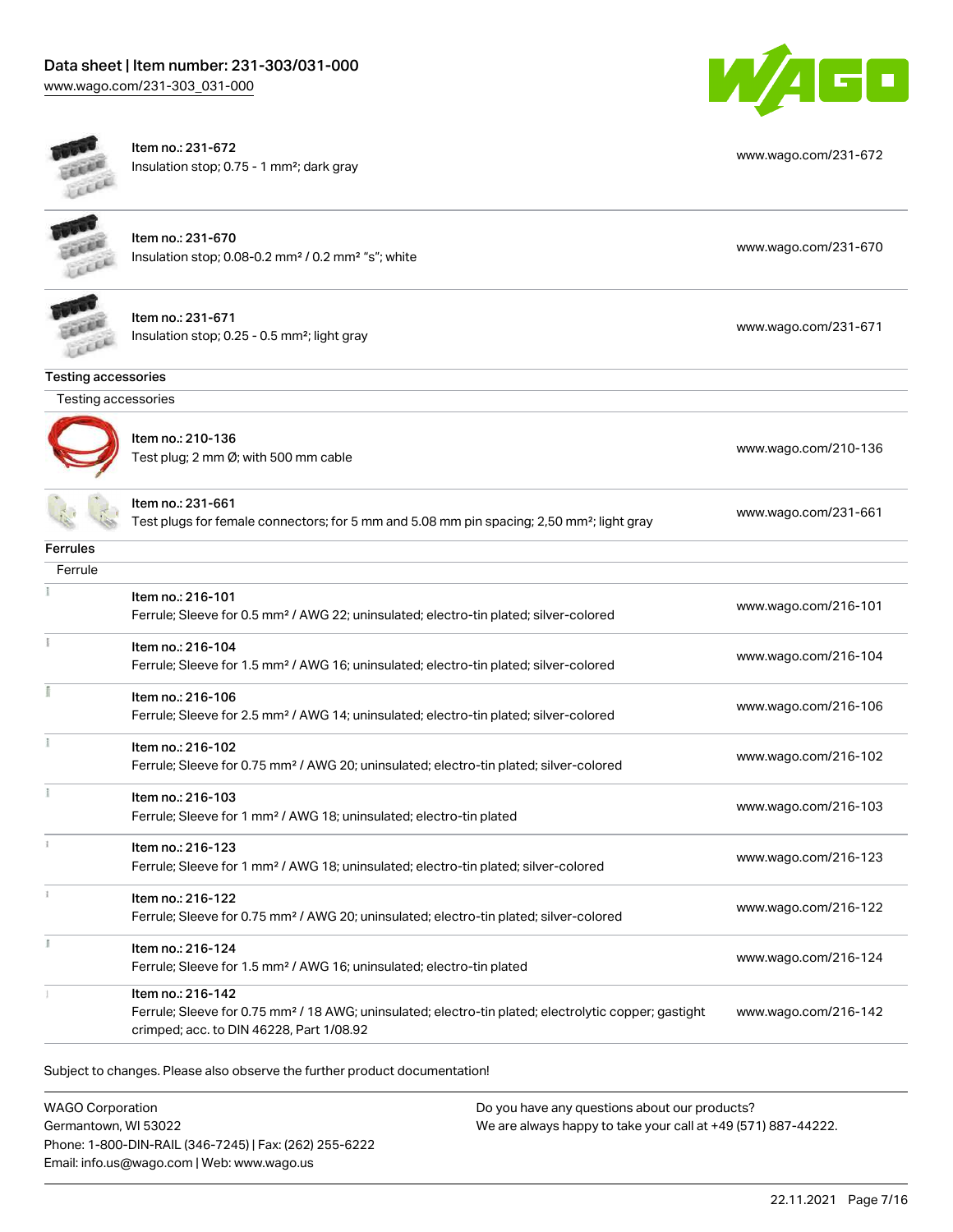## Data sheet | Item number: 231-303/031-000

[www.wago.com/231-303\\_031-000](http://www.wago.com/231-303_031-000)



|    | Item no.: 216-132<br>Ferrule; Sleeve for 0.34 mm <sup>2</sup> / AWG 24; uninsulated; electro-tin plated                                                                                           | www.wago.com/216-132 |
|----|---------------------------------------------------------------------------------------------------------------------------------------------------------------------------------------------------|----------------------|
| ī. | Item no.: 216-121<br>Ferrule; Sleeve for 0.5 mm <sup>2</sup> / AWG 22; uninsulated; electro-tin plated; silver-colored                                                                            | www.wago.com/216-121 |
|    | Item no.: 216-143<br>Ferrule; Sleeve for 1 mm <sup>2</sup> / AWG 18; uninsulated; electro-tin plated; electrolytic copper; gastight<br>crimped; acc. to DIN 46228, Part 1/08.92                   | www.wago.com/216-143 |
|    | Item no.: 216-131<br>Ferrule; Sleeve for 0.25 mm <sup>2</sup> / AWG 24; uninsulated; electro-tin plated; silver-colored                                                                           | www.wago.com/216-131 |
|    | Item no.: 216-141<br>Ferrule; Sleeve for 0.5 mm <sup>2</sup> / 20 AWG; uninsulated; electro-tin plated; electrolytic copper; gastight<br>crimped; acc. to DIN 46228, Part 1/08.92                 | www.wago.com/216-141 |
|    | Item no.: 216-152<br>Ferrule; Sleeve for 0.34 mm <sup>2</sup> / AWG 24; uninsulated; electro-tin plated                                                                                           | www.wago.com/216-152 |
| ۵  | Item no.: 216-203<br>Ferrule; Sleeve for 1 mm <sup>2</sup> / AWG 18; insulated; electro-tin plated; red                                                                                           | www.wago.com/216-203 |
|    | Item no.: 216-202<br>Ferrule; Sleeve for 0.75 mm <sup>2</sup> / 18 AWG; insulated; electro-tin plated; gray                                                                                       | www.wago.com/216-202 |
|    | Item no.: 216-151<br>Ferrule; Sleeve for 0.25 mm <sup>2</sup> / AWG 24; uninsulated; electro-tin plated                                                                                           | www.wago.com/216-151 |
| Â  | Item no.: 216-204<br>Ferrule; Sleeve for 1.5 mm <sup>2</sup> / AWG 16; insulated; electro-tin plated; black                                                                                       | www.wago.com/216-204 |
|    | Item no.: 216-144<br>Ferrule; Sleeve for 1.5 mm <sup>2</sup> / AWG 16; uninsulated; electro-tin plated; electrolytic copper; gastight<br>crimped; acc. to DIN 46228, Part 1/08.92; silver-colored | www.wago.com/216-144 |
|    | Item no.: 216-201<br>Ferrule; Sleeve for 0.5 mm <sup>2</sup> / 20 AWG; insulated; electro-tin plated; white                                                                                       | www.wago.com/216-201 |
|    | Item no.: 216-223<br>Ferrule; Sleeve for 1 mm <sup>2</sup> / AWG 18; insulated; electro-tin plated; red                                                                                           | www.wago.com/216-223 |
|    | Item no.: 216-241<br>Ferrule; Sleeve for 0.5 mm <sup>2</sup> / 20 AWG; insulated; electro-tin plated; electrolytic copper; gastight<br>crimped; acc. to DIN 46228, Part 4/09.90; white            | www.wago.com/216-241 |
|    | Item no.: 216-242<br>Ferrule; Sleeve for 0.75 mm <sup>2</sup> / 18 AWG; insulated; electro-tin plated; electrolytic copper; gastight<br>crimped; acc. to DIN 46228, Part 4/09.90; gray            | www.wago.com/216-242 |
|    | Item no.: 216-222<br>Ferrule; Sleeve for 0.75 mm <sup>2</sup> / 18 AWG; insulated; electro-tin plated; gray                                                                                       | www.wago.com/216-222 |
|    | Item no.: 216-221<br>Ferrule; Sleeve for 0.5 mm <sup>2</sup> / 20 AWG; insulated; electro-tin plated; white                                                                                       | www.wago.com/216-221 |
| 1  | Item no.: 216-224                                                                                                                                                                                 | www.wago.com/216-224 |

WAGO Corporation Germantown, WI 53022 Phone: 1-800-DIN-RAIL (346-7245) | Fax: (262) 255-6222 Email: info.us@wago.com | Web: www.wago.us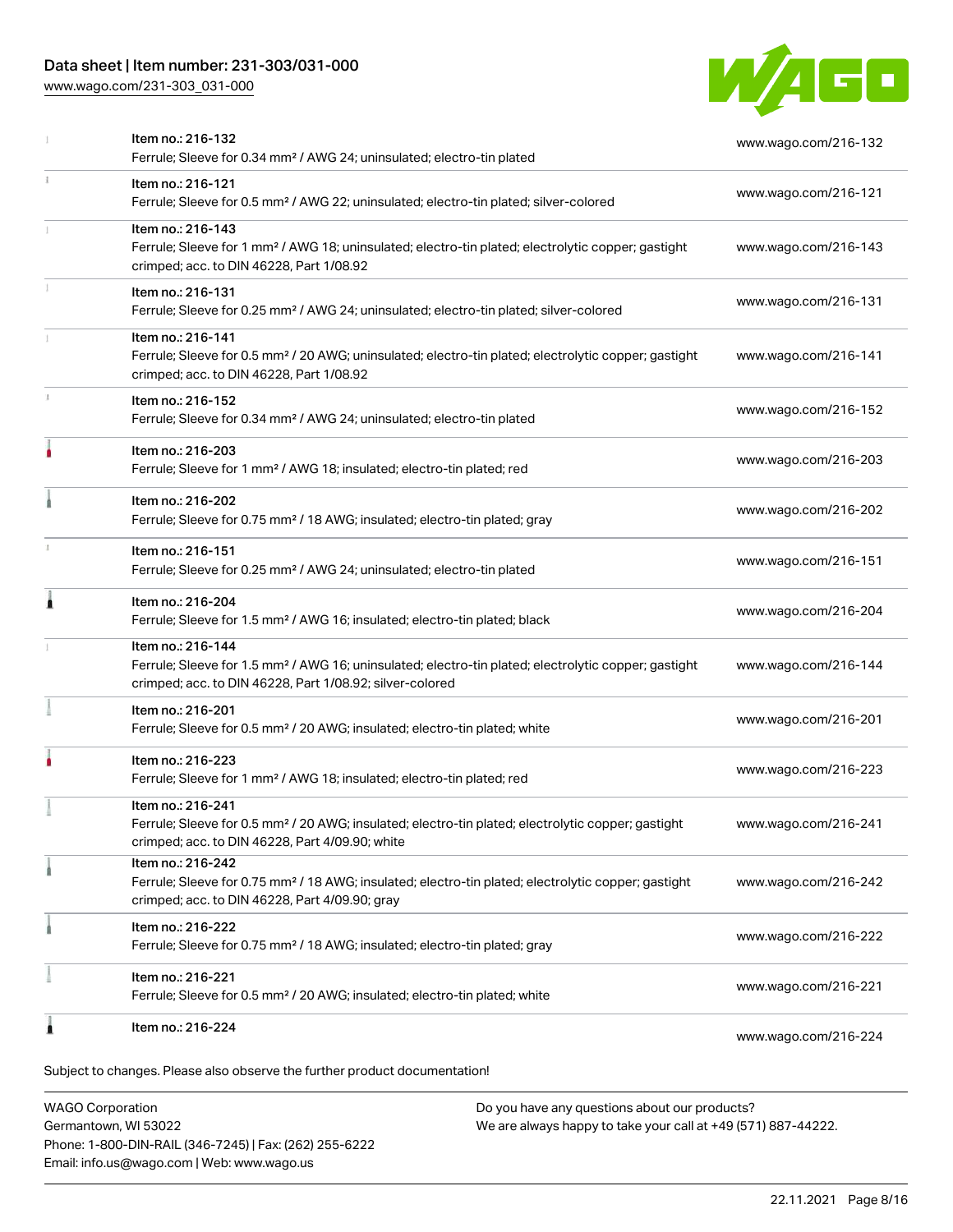[www.wago.com/231-303\\_031-000](http://www.wago.com/231-303_031-000)



Subject to changes. Please also observe the further product documentation! Ferrule; Sleeve for 1.5 mm² / AWG 16; insulated; electro-tin plated; black Item no.: 216-243 Ferrule; Sleeve for 1 mm² / AWG 18; insulated; electro-tin plated; electrolytic copper; gastight crimped; [www.wago.com/216-243](http://www.wago.com/216-243) acc. to DIN 46228, Part 4/09.90; red Item no.: 216-244 Ferrule; Sleeve for 1.5 mm² / AWG 16; insulated; electro-tin plated; electrolytic copper; gastight crimped; acc. to DIN 46228, Part 4/09.90; black [www.wago.com/216-244](http://www.wago.com/216-244) Item no.: 216-263 Ferrule; Sleeve for 1 mm² / AWG 18; insulated; electro-tin plated; electrolytic copper; gastight crimped; [www.wago.com/216-263](http://www.wago.com/216-263) acc. to DIN 46228, Part 4/09.90; red Item no.: 216-264 Ferrule; Sleeve for 1.5 mm² / AWG 16; insulated; electro-tin plated; electrolytic copper; gastight crimped; acc. to DIN 46228, Part 4/09.90; black [www.wago.com/216-264](http://www.wago.com/216-264) Item no.: 216-284 Ferrule; Sleeve for 1.5 mm² / AWG 16; insulated; electro-tin plated; electrolytic copper; gastight crimped; acc. to DIN 46228, Part 4/09.90; black [www.wago.com/216-284](http://www.wago.com/216-284) Item no.: 216-262 Ferrule; Sleeve for 0.75 mm² / 18 AWG; insulated; electro-tin plated; electrolytic copper; gastight crimped; acc. to DIN 46228, Part 4/09.90; gray [www.wago.com/216-262](http://www.wago.com/216-262) Item no.: 216-301 Ferrule; Sleeve for 0.25 mm² / AWG 24; insulated; electro-tin plated; yellow [www.wago.com/216-301](http://www.wago.com/216-301) Item no.: 216-321 Ferrule; Sleeve for 0.25 mm² / AWG 24; insulated; electro-tin plated; yellow [www.wago.com/216-321](http://www.wago.com/216-321) Item no.: 216-322 Ferrule; Sleeve for 0.34 mm² / 22 AWG; insulated; electro-tin plated; green [www.wago.com/216-322](http://www.wago.com/216-322) Item no.: 216-302 Ferrule; Sleeve for 0.34 mm² / 22 AWG; insulated; electro-tin plated; light turquoise [www.wago.com/216-302](http://www.wago.com/216-302) **Tools**  Operating tool Item no.: 209-130 Operating tool; suitable for 264, 280 and 281 Series; 1-way; of insulating material; white [www.wago.com/209-130](http://www.wago.com/209-130) Item no.: 209-132 Operating tool; for connecting comb-style jumper bar; 2-way; of insulating material [www.wago.com/209-132](http://www.wago.com/209-132) Item no.: 231-159 Operating tool; natural [www.wago.com/231-159](http://www.wago.com/231-159) Item no.: 231-231 Combination operating tool; red [www.wago.com/231-231](http://www.wago.com/231-231) Item no.: 210-657 Operating tool; Blade: 3.5 x 0.5 mm; with a partially insulated shaft; short; multicoloured [www.wago.com/210-657](http://www.wago.com/210-657) Item no.: 210-720 Nettrition: 210.720<br>Operating tool; Blade: 3.5 x 0.5 mm; with a partially insulated shaft; multicoloured [www.wago.com/210-720](http://www.wago.com/210-720)

WAGO Corporation Germantown, WI 53022 Phone: 1-800-DIN-RAIL (346-7245) | Fax: (262) 255-6222 Email: info.us@wago.com | Web: www.wago.us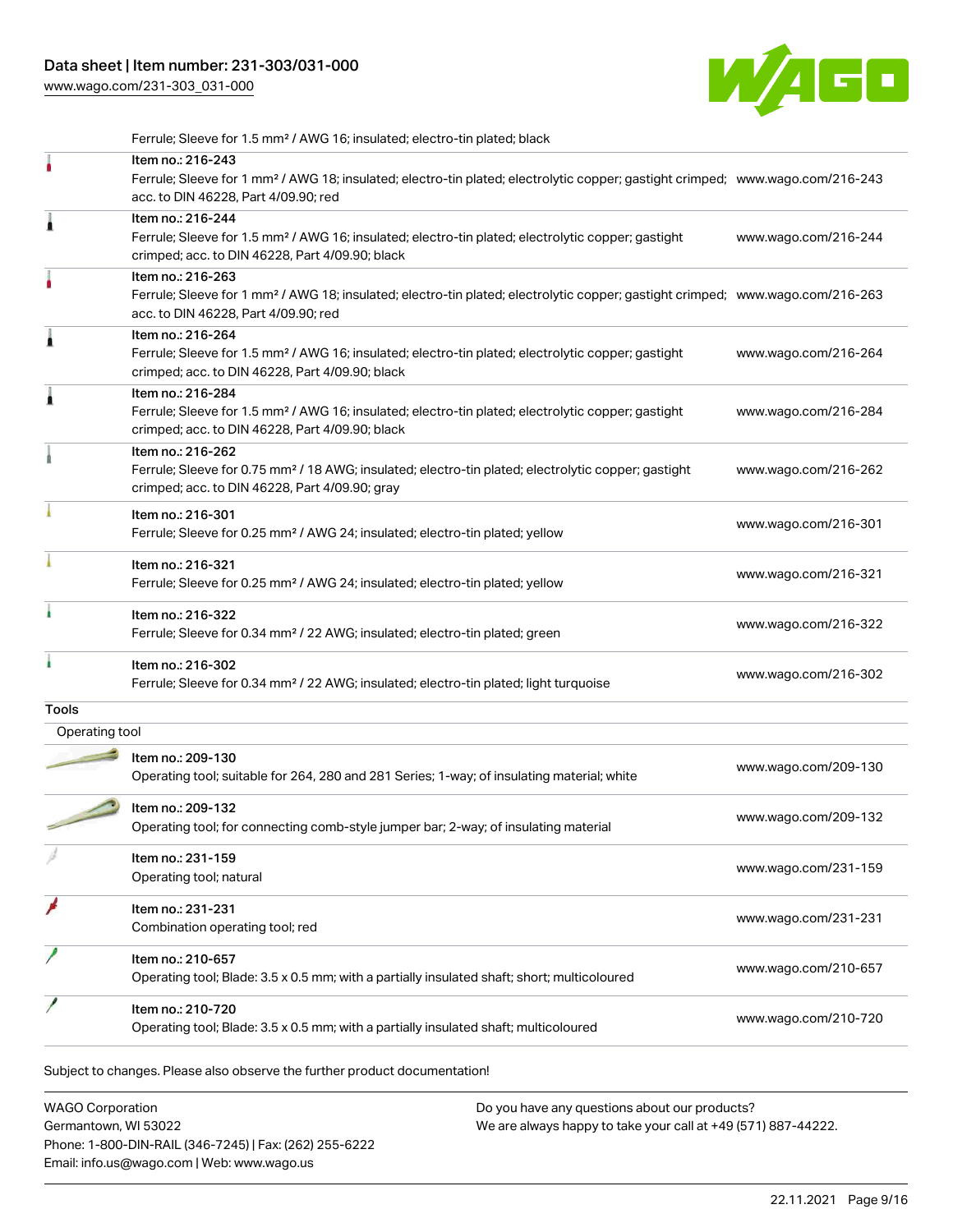

|                     | Item no.: 231-131<br>Operating tool; made of insulating material; 1-way; loose; white                                                                                                           | www.wago.com/231-131             |
|---------------------|-------------------------------------------------------------------------------------------------------------------------------------------------------------------------------------------------|----------------------------------|
|                     | Item no.: 231-291<br>Operating tool; made of insulating material; 1-way; loose; red                                                                                                             | www.wago.com/231-291             |
|                     | Item no.: 280-432<br>Operating tool; made of insulating material; 2-way; white                                                                                                                  | www.wago.com/280-432             |
|                     | Item no.: 280-434<br>Operating tool; made of insulating material; 4-way                                                                                                                         | www.wago.com/280-434             |
|                     | Item no.: 280-437<br>Operating tool; made of insulating material; 7-way                                                                                                                         | www.wago.com/280-437             |
|                     | Item no.: 280-440<br>Operating tool; made of insulating material; 10-way                                                                                                                        | www.wago.com/280-440             |
|                     | Item no.: 280-435<br>Operating tool; made of insulating material; 5-way; gray                                                                                                                   | www.wago.com/280-435             |
|                     | Item no.: 280-436<br>Operating tool; made of insulating material; 6-way                                                                                                                         | www.wago.com/280-436             |
|                     | Item no.: 280-438<br>Operating tool; made of insulating material; 8-way                                                                                                                         | www.wago.com/280-438             |
|                     | Item no.: 280-433<br>Operating tool; made of insulating material; 3-way                                                                                                                         | www.wago.com/280-433             |
| Cover               |                                                                                                                                                                                                 |                                  |
| Cover               | Item no.: 231-669<br>Lockout caps; for covering unused clamping units; orange                                                                                                                   | www.wago.com/231-669             |
| Marking accessories |                                                                                                                                                                                                 |                                  |
| Marking strip       |                                                                                                                                                                                                 |                                  |
|                     | Item no.: 210-331/508-103<br>Marking strips; as a DIN A4 sheet; MARKED; 1-12 (200x); Height of marker strip: 2.3 mm/0.091 in; Strip<br>length 182 mm; Horizontal marking; Self-adhesive; white  | www.wago.com/210-331<br>/508-103 |
|                     | Item no.: 210-331/508-104<br>Marking strips; as a DIN A4 sheet; MARKED; 13-24 (200x); Height of marker strip: 2.3 mm/0.091 in; Strip<br>length 182 mm; Horizontal marking; Self-adhesive; white | www.wago.com/210-331<br>/508-104 |
|                     | Item no.: 210-332/508-202<br>Marking strips; as a DIN A4 sheet; MARKED; 1-16 (160x); Height of marker strip: 3 mm; Strip length 182<br>mm; Horizontal marking; Self-adhesive; white             | www.wago.com/210-332<br>/508-202 |
|                     | Subject to changes. Please also observe the further product documentation!                                                                                                                      |                                  |

WAGO Corporation Germantown, WI 53022 Phone: 1-800-DIN-RAIL (346-7245) | Fax: (262) 255-6222 Email: info.us@wago.com | Web: www.wago.us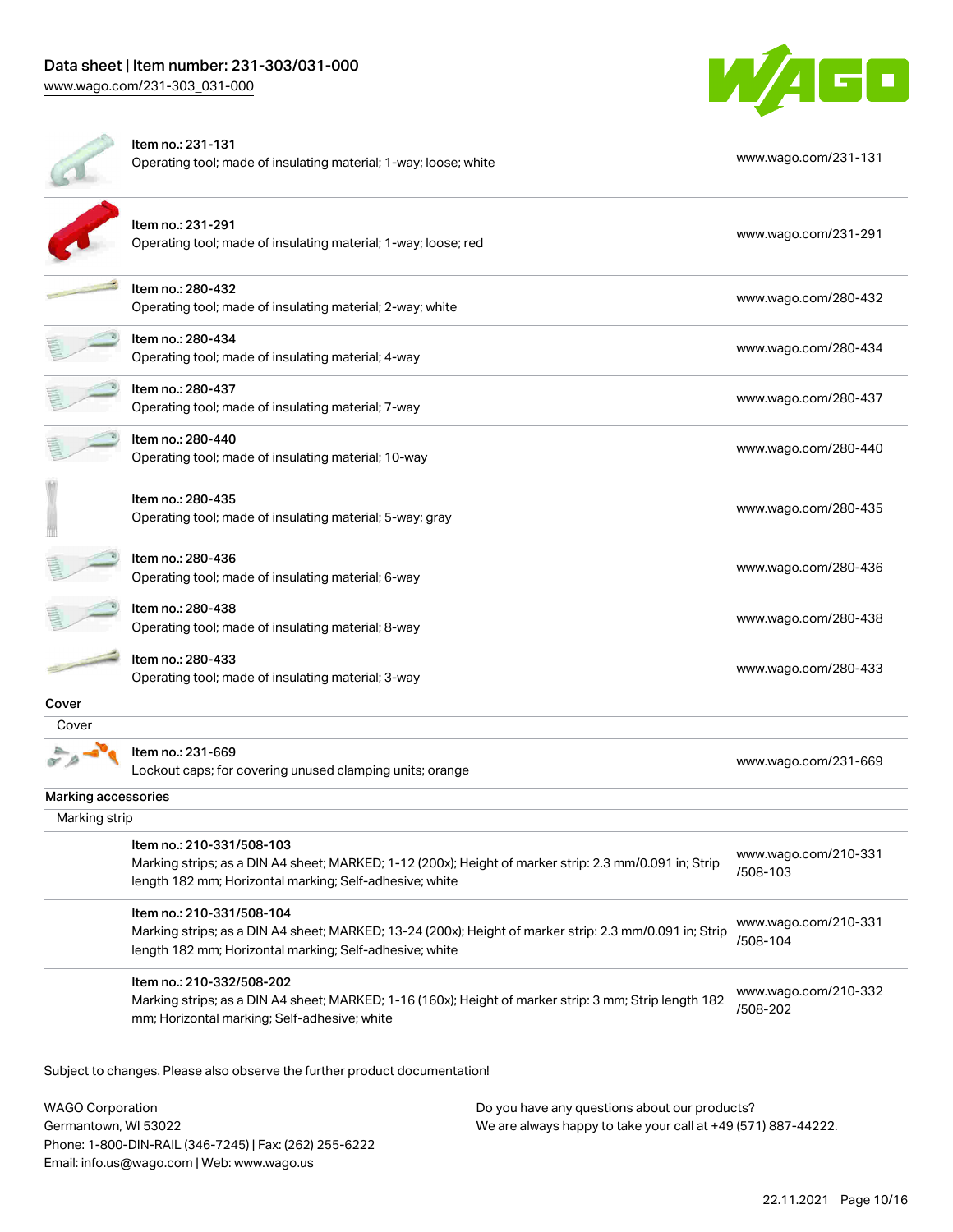

|                       | Item no.: 210-332/508-204<br>Marking strips; as a DIN A4 sheet; MARKED; 17-32 (160x); Height of marker strip: 3 mm; Strip length<br>182 mm; Horizontal marking; Self-adhesive; white | www.wago.com/210-332<br>/508-204 |
|-----------------------|--------------------------------------------------------------------------------------------------------------------------------------------------------------------------------------|----------------------------------|
|                       | Item no.: 210-332/508-206<br>Marking strips; as a DIN A4 sheet; MARKED; 33-48 (160x); Height of marker strip: 3 mm; Strip length<br>182 mm; Horizontal marking; Self-adhesive; white | www.wago.com/210-332<br>/508-206 |
|                       | Item no.: 210-332/508-205<br>Marking strips; as a DIN A4 sheet; MARKED; 1-32 (80x); Height of marker strip: 3 mm; Strip length 182<br>mm; Horizontal marking; Self-adhesive; white   | www.wago.com/210-332<br>/508-205 |
| Mounting              |                                                                                                                                                                                      |                                  |
| Mounting accessories  |                                                                                                                                                                                      |                                  |
|                       | Item no.: 209-147<br>Self-tapping screw                                                                                                                                              | www.wago.com/209-147             |
|                       | Item no.: 231-194<br>Self-tapping screw; B 2.2x13, fixing hole 1.8 mm Ø                                                                                                              | www.wago.com/231-194             |
|                       | Item no.: 231-195<br>Screw with nut; M2x12; for fixing element                                                                                                                       | www.wago.com/231-195             |
|                       | Item no.: 231-295<br>Screw with nut                                                                                                                                                  | www.wago.com/231-295             |
| Jumpers               |                                                                                                                                                                                      |                                  |
| Jumper                |                                                                                                                                                                                      |                                  |
|                       | Item no.: 231-905<br>Jumper; for conductor entry; 5-way; insulated; gray                                                                                                             | www.wago.com/231-905             |
|                       | Item no.: 231-903<br>Jumper; for conductor entry; 3-way; insulated; gray                                                                                                             | www.wago.com/231-903             |
|                       | Item no.: 231-907<br>Jumper; for conductor entry; 7-way; insulated; gray                                                                                                             | www.wago.com/231-907             |
|                       | Item no.: 231-910<br>Jumper; for conductor entry; 10-way; insulated; gray                                                                                                            | www.wago.com/231-910             |
|                       | Item no.: 231-902<br>Jumper; for conductor entry; 2-way; insulated; gray                                                                                                             | www.wago.com/231-902             |
| Strain relief         |                                                                                                                                                                                      |                                  |
| Strain relief housing |                                                                                                                                                                                      |                                  |
|                       | Item no.: 232-633<br>Strain relief housing; orange                                                                                                                                   | www.wago.com/232-633             |

Subject to changes. Please also observe the further product documentation!

WAGO Corporation Germantown, WI 53022 Phone: 1-800-DIN-RAIL (346-7245) | Fax: (262) 255-6222 Email: info.us@wago.com | Web: www.wago.us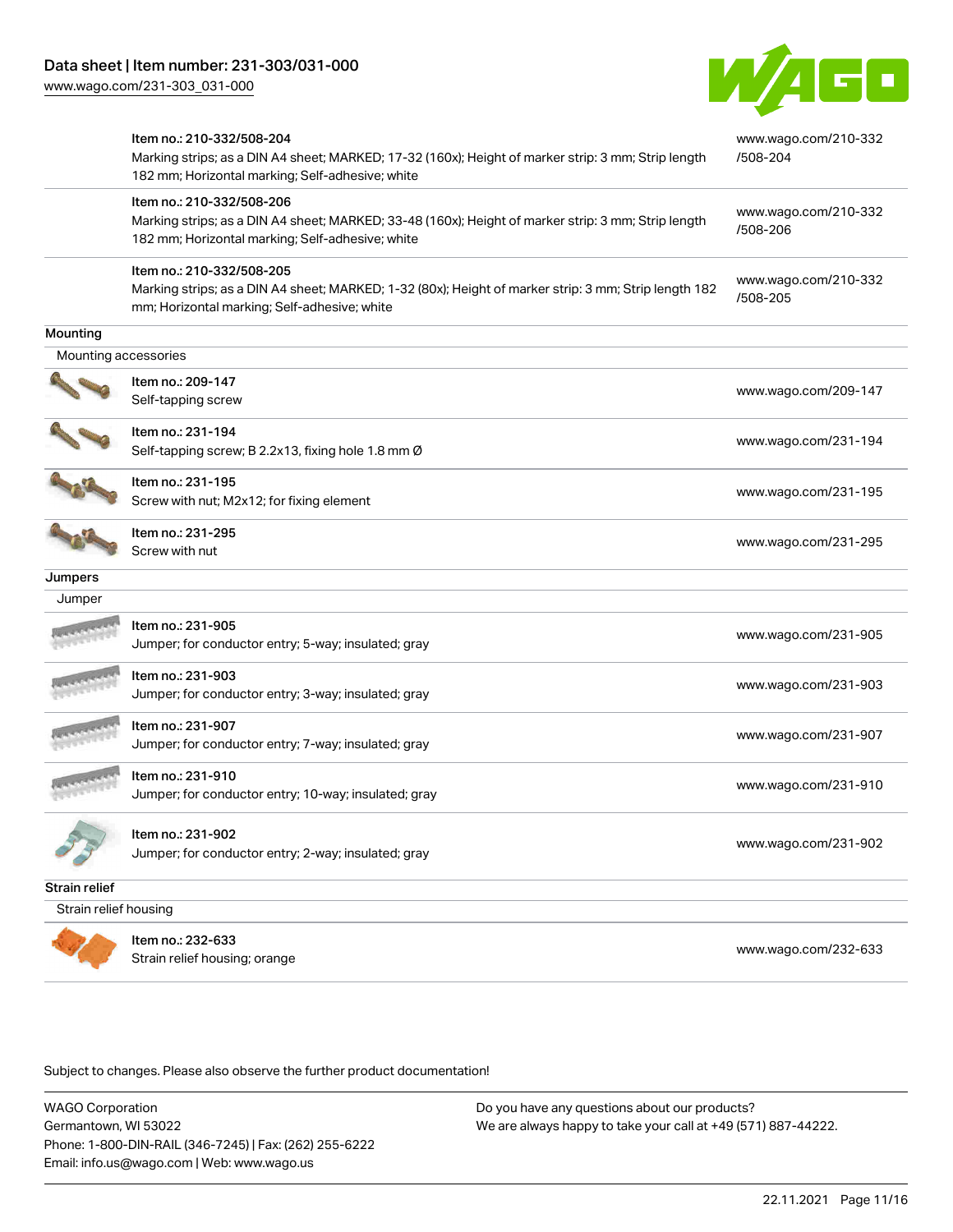

## Downloads Documentation

| <b>Additional Information</b>                                                                                                                    |            |               |          |
|--------------------------------------------------------------------------------------------------------------------------------------------------|------------|---------------|----------|
| Technical explanations                                                                                                                           | 2019 Apr 3 | pdf<br>2.0 MB | Download |
|                                                                                                                                                  |            |               |          |
| <b>CAD files</b>                                                                                                                                 |            |               |          |
| CAD data                                                                                                                                         |            |               |          |
| 2D/3D Models 231-303/031-000                                                                                                                     |            | <b>URL</b>    | Download |
| <b>CAE</b> data                                                                                                                                  |            |               |          |
| EPLAN Data Portal 231-303/031-000                                                                                                                |            | URL           | Download |
| ZUKEN Portal 231-303/031-000                                                                                                                     |            | URL           | Download |
| EPLAN Data Portal 231-303/031-000                                                                                                                |            | <b>URL</b>    | Download |
| <b>Environmental Product Compliance</b>                                                                                                          |            |               |          |
| <b>Compliance Search</b>                                                                                                                         |            |               |          |
| Environmental Product Compliance 231-303/031-000                                                                                                 |            | <b>URL</b>    | Download |
| 1-conductor female connector; CAGE CLAMP®; 2.5 mm <sup>2</sup> ; Pin spacing 5.08 mm; 3-<br>pole; clamping collar; 2,50 mm <sup>2</sup> ; orange |            |               |          |

## Installation Notes

Subject to changes. Please also observe the further product documentation!

WAGO Corporation Germantown, WI 53022 Phone: 1-800-DIN-RAIL (346-7245) | Fax: (262) 255-6222 Email: info.us@wago.com | Web: www.wago.us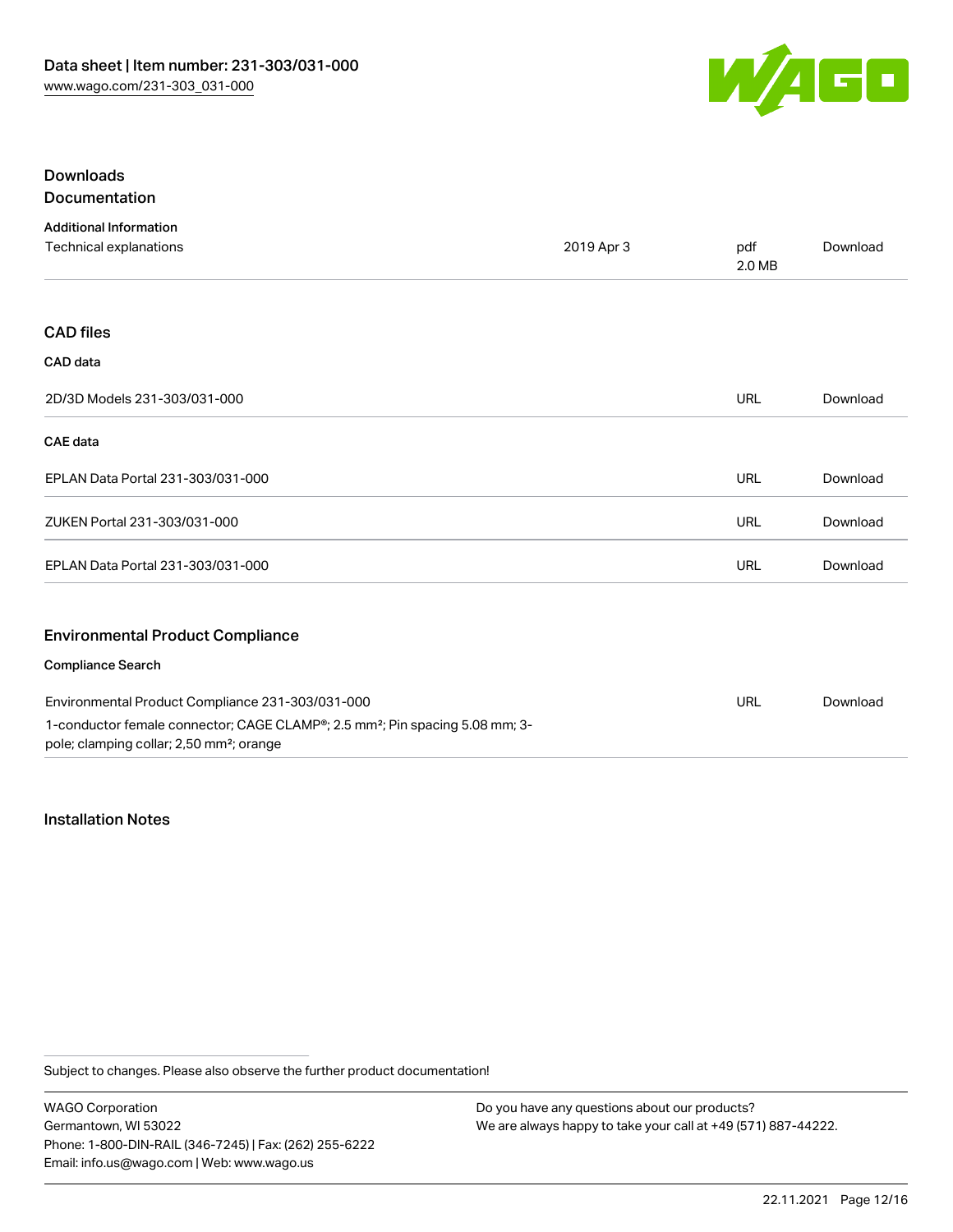

Female connectors with mounting flanges can be used as PCB through-panel connectors – conductor termination parallel to CAGE CLAMP® actuation.

PCB female connectors with mounting flanges can be used as through-panel connectors for external wiring.

16-pole female connector with mounting flanges in a 19" rack – conductor termination parallel to CAGE CLAMP® actuation

Subject to changes. Please also observe the further product documentation!

WAGO Corporation Germantown, WI 53022 Phone: 1-800-DIN-RAIL (346-7245) | Fax: (262) 255-6222 Email: info.us@wago.com | Web: www.wago.us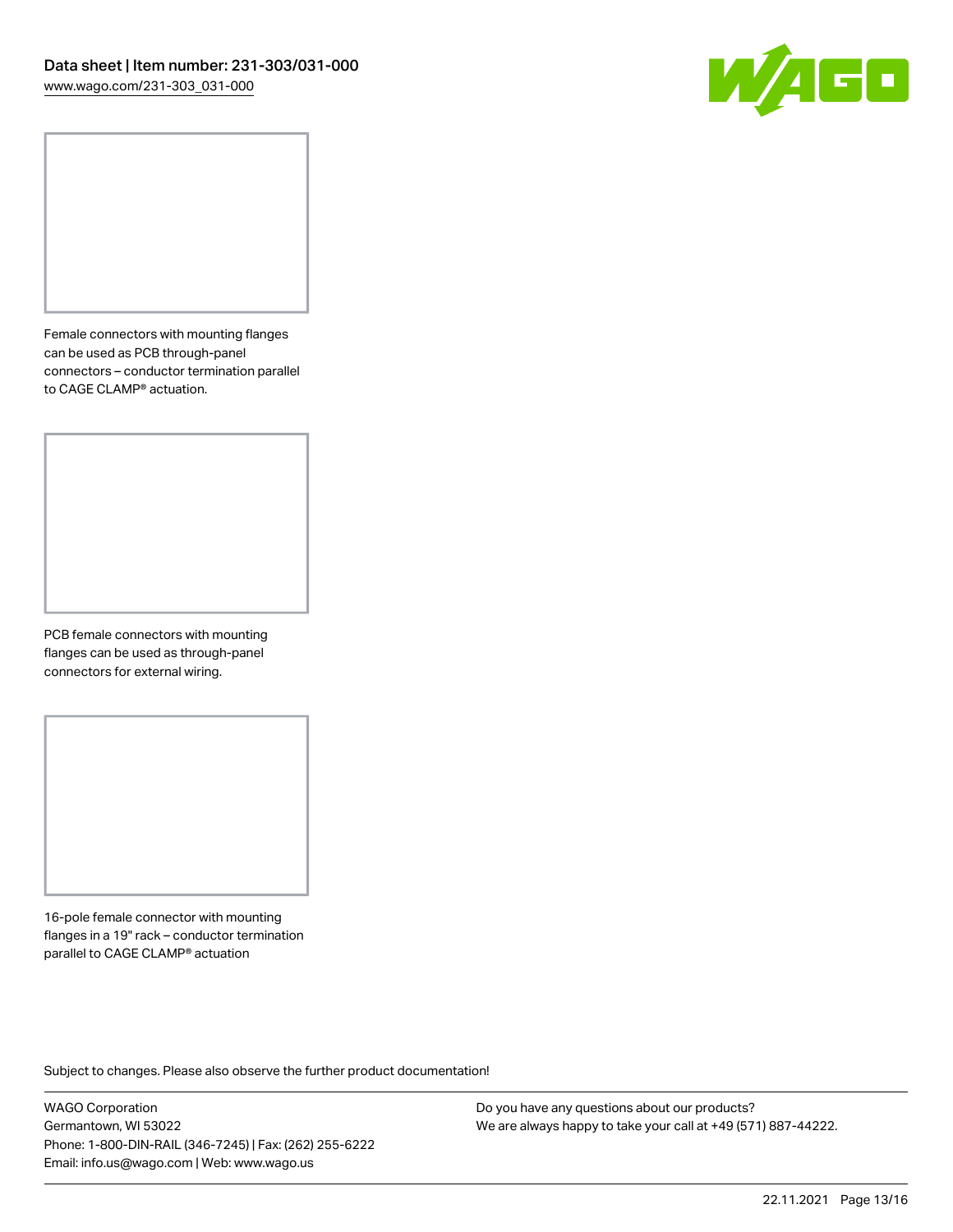



Inserting a conductor via 3.5 mm screwdriver – CAGE CLAMP® actuation parallel to conductor entry.



Inserting a conductor via 3.5 mm screwdriver – CAGE CLAMP® actuation perpendicular to conductor entry.



Inserting a conductor into CAGE CLAMP® unit via operating lever (231-291).



Inserting a conductor via operating tool.



Coding a female connector by removing coding finger(s).

Subject to changes. Please also observe the further product documentation!

WAGO Corporation Germantown, WI 53022 Phone: 1-800-DIN-RAIL (346-7245) | Fax: (262) 255-6222 Email: info.us@wago.com | Web: www.wago.us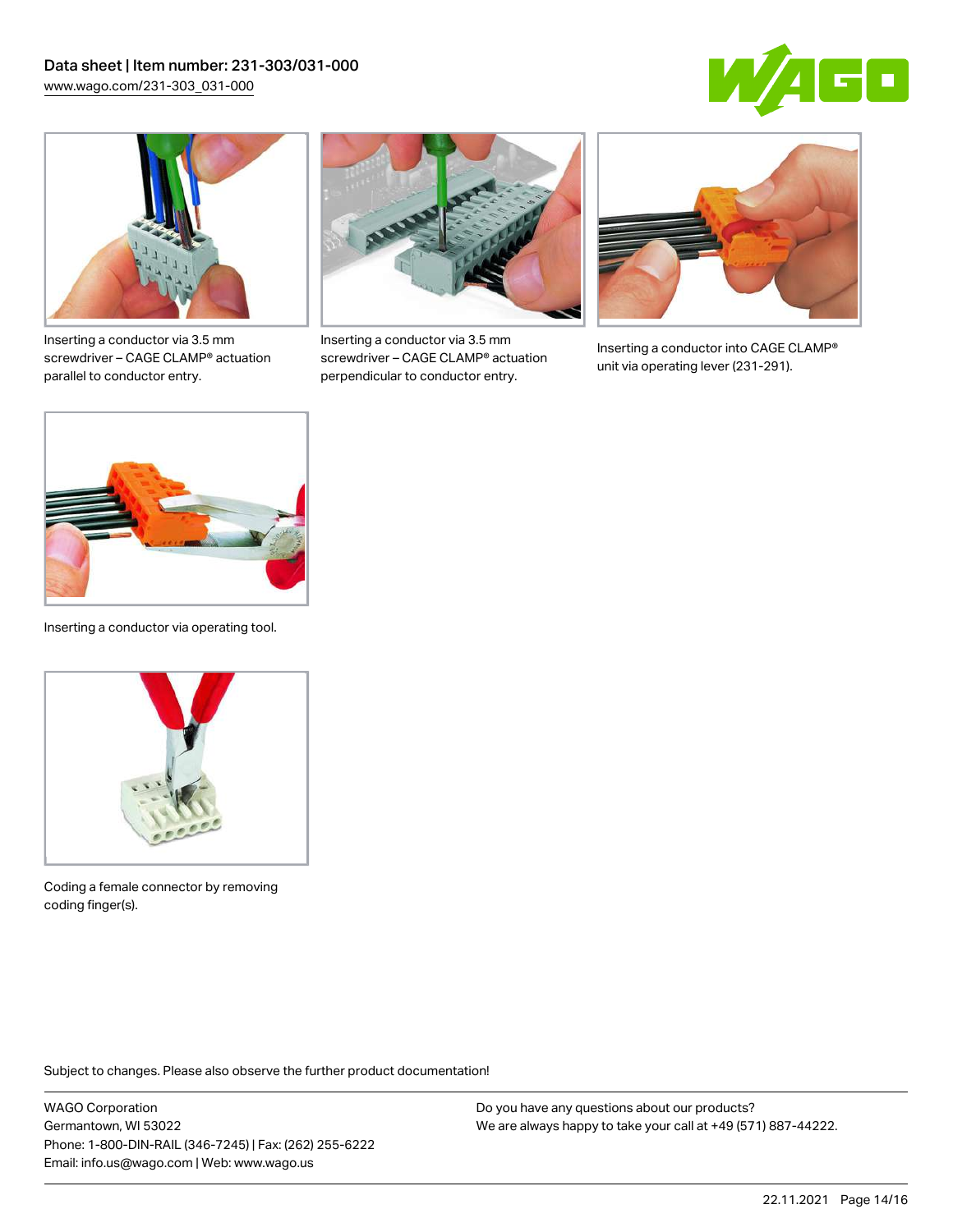



Testing – female connector with CAGE CLAMP®

Integrated test ports for testing perpendicular to conductor entry via 2 or 2.3 mm Ø test plug

Installation



Male connector with strain relief plate



Strain relief housing shown with a male connector equipped with CAGE CLAMP®

Marking

Subject to changes. Please also observe the further product documentation!

WAGO Corporation Germantown, WI 53022 Phone: 1-800-DIN-RAIL (346-7245) | Fax: (262) 255-6222 Email: info.us@wago.com | Web: www.wago.us